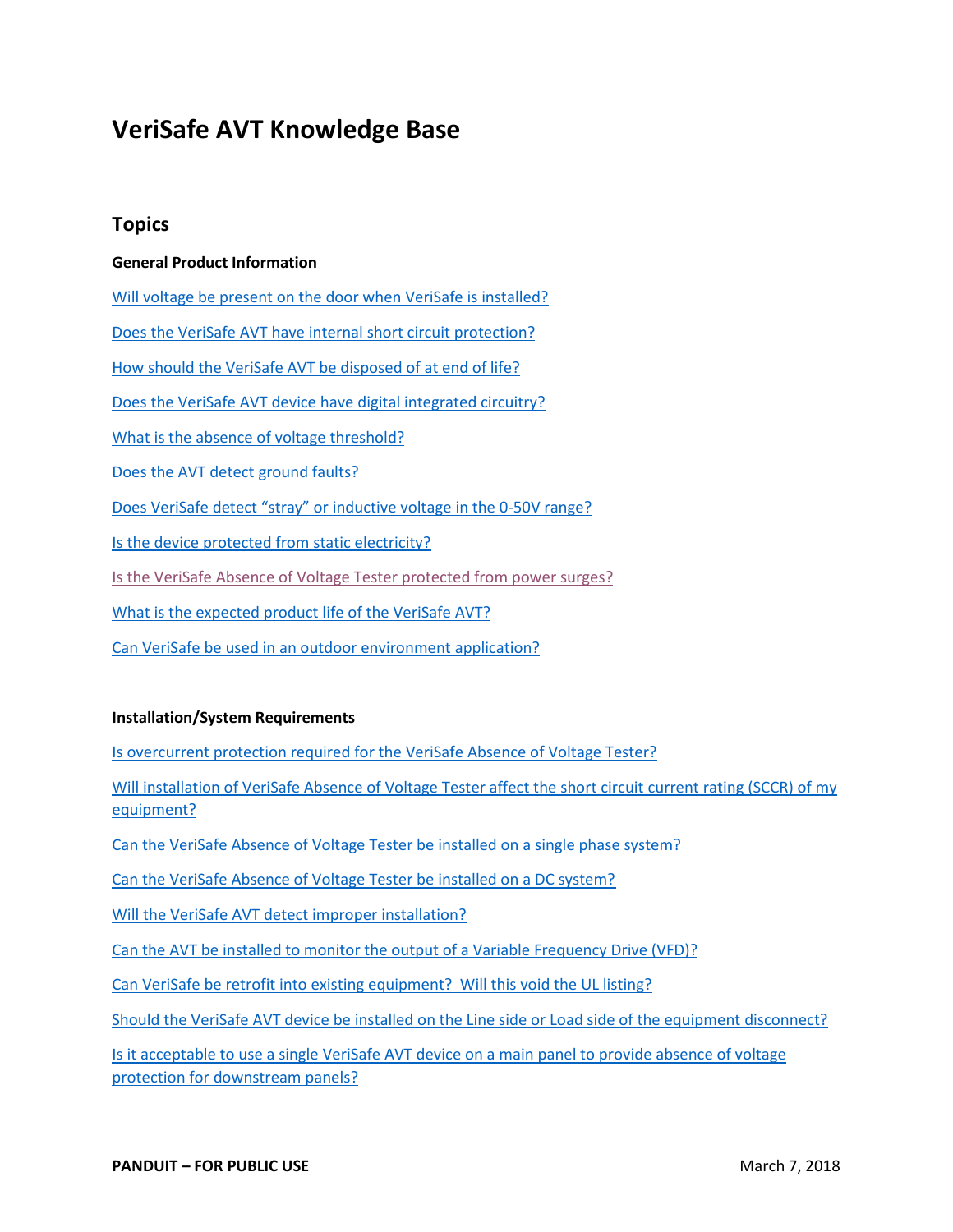[How should the VeriSafe AVT device be connected to a DC system?](#page-11-0)

[Does VeriSafe operate differently on solidly grounded and high resistance grounded systems?](#page-11-1)

[How does the VeriSafe AVT satisfy the NEC tap rule?](#page-11-2)

[What is the withstand rating of the AVT?](#page-11-3)

[What is the impedance rating of the AVT?](#page-11-4)

[Can the VeriSafe AVT be used on 4-pole systems?](#page-11-5)

#### **Operation**

Does the AVT distinguish between single-, two-, and three-phase systems?

[Does the VeriSafe Absence of Voltage Tester verify it is operating satisfactorily before and after verifying](#page-12-0)  [the absence of voltage?](#page-12-0) 

[Why does the yellow Caution Indicator flash at the end of a failed test procedure?](#page-12-1)

[Is PPE required to initiate an absence of voltage test with the VeriSafe Absence of Voltage Tester?](#page-12-2)

[Is PPE required to open an enclosure if the VeriSafe Absence of Voltage Tester confirms the absence of](#page-13-0)  [voltage \(green light\)?](#page-13-0)

[How does the VeriSafe Absence of Voltage Tester verify that sensor leads are in contact with phase](#page-13-1)  [conductors and ground?](#page-13-1)

[Will VeriSafe indicate the difference between residual voltage and nominal voltage?](#page-13-2)

[How would an operator know if nominal voltage is detected?](#page-13-3)

[Are users protected from hazardous voltage when using the AVT?](#page-13-4)

[Does the VeriSafe AVT device search for stored energy in VFDs, capacitors, or](#page-14-0) UPS devices?

[How do you know that the test circuit is working?](#page-14-1)

[Does VFD or MCC noise affect the device?](#page-14-2)

[Can VeriSafe be used to ensure that energy stored in the capacitors in a variable frequency drive \(VFD\)](#page-14-3)  [has dissipated?](#page-14-3)

[What is the "known voltage source" used to verify that the VeriSafe Absence of Voltage Tester is](#page-14-4)  [operating satisfactorily?](#page-14-4)

[What happens if VeriSafe is exposed to temperatures beyond its max](#page-14-5) rating of 60 C? Will VeriSafe stop [working? How will it react?](#page-14-5)

#### **Standards & Ratings**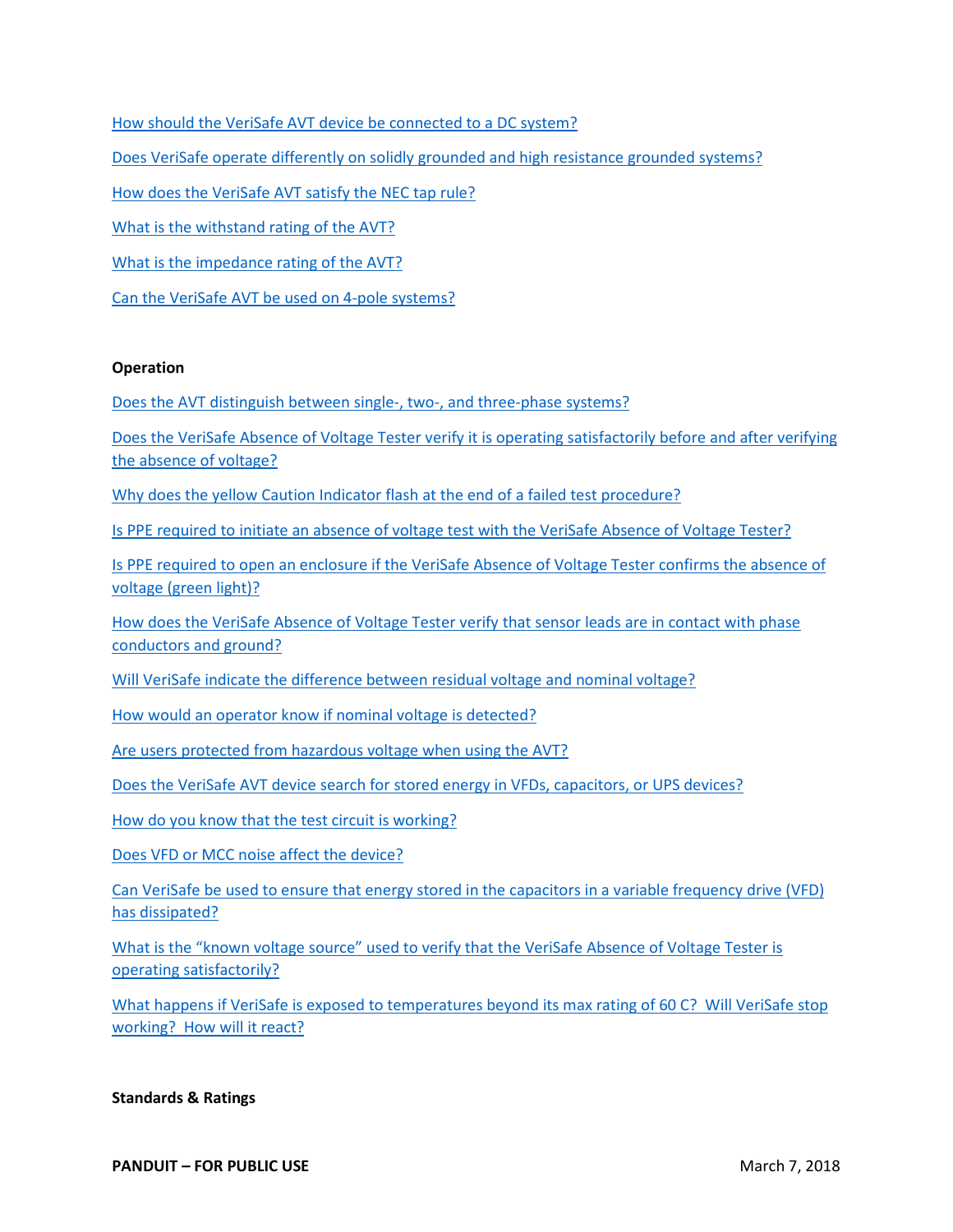[Does the VeriSafe AVT meet the requirements for permanently mounted absence of voltage testers](#page-16-0)  [described in NFPA 70E?](#page-16-0)

[What are the EMC ratings and test levels for VeriSafe?](#page-16-1)

[What is the operating temperature range of the VeriSafe AVT device?](#page-16-2)

[Do the door mounted Indicator module and DIN mounted Isolation module have different operating](#page-16-3)  [temperature ranges?](#page-16-3)

[What is the withstand rating of the AVT?](#page-17-0)

[What is the impedance rating of the AVT?](#page-17-1)

[Does VeriSafe meet the requirements for OSHA 1910.147 LOTO?](#page-17-2)

[Is the battery the known power source?](#page-17-3)

[What is the Performance Level \(PL\) rating of VeriSafe?](#page-17-4)

[Does VeriSafe have an officially published SCCR?](#page-17-5)

[Should the VeriSafe AVT be de-rated at higher altitudes?](#page-17-6)

#### **Functional Safety**

[What is Functional Safety?](#page-5-0)

[What does SIL 3 mean?](#page-5-1)

Does the AVT maintain [its SIL-3 rating over time?](#page-6-3)

[Does VeriSafe have a Performance Level \(PL\) certification?](#page-6-3)

[How can I access the IEC 61508 functional safety certificate?](#page-6-3)

#### **Indicator – Battery**

[How long will the battery last?](#page-8-0)

[Where can a replacement battery for the indicator module be obtained?](#page-8-1)

[Do I have to de-energize my equipment to replace the battery?](#page-8-2)

[If the threshold is 3.0V, why do I have to verify that my de-energized line voltage is below 1.5V before](#page-8-3)  [installing?](#page-8-3)

[How many grams of Lithium does the VeriSafe AVT Indicator battery contain?](#page-8-4)

#### **Indicator Module**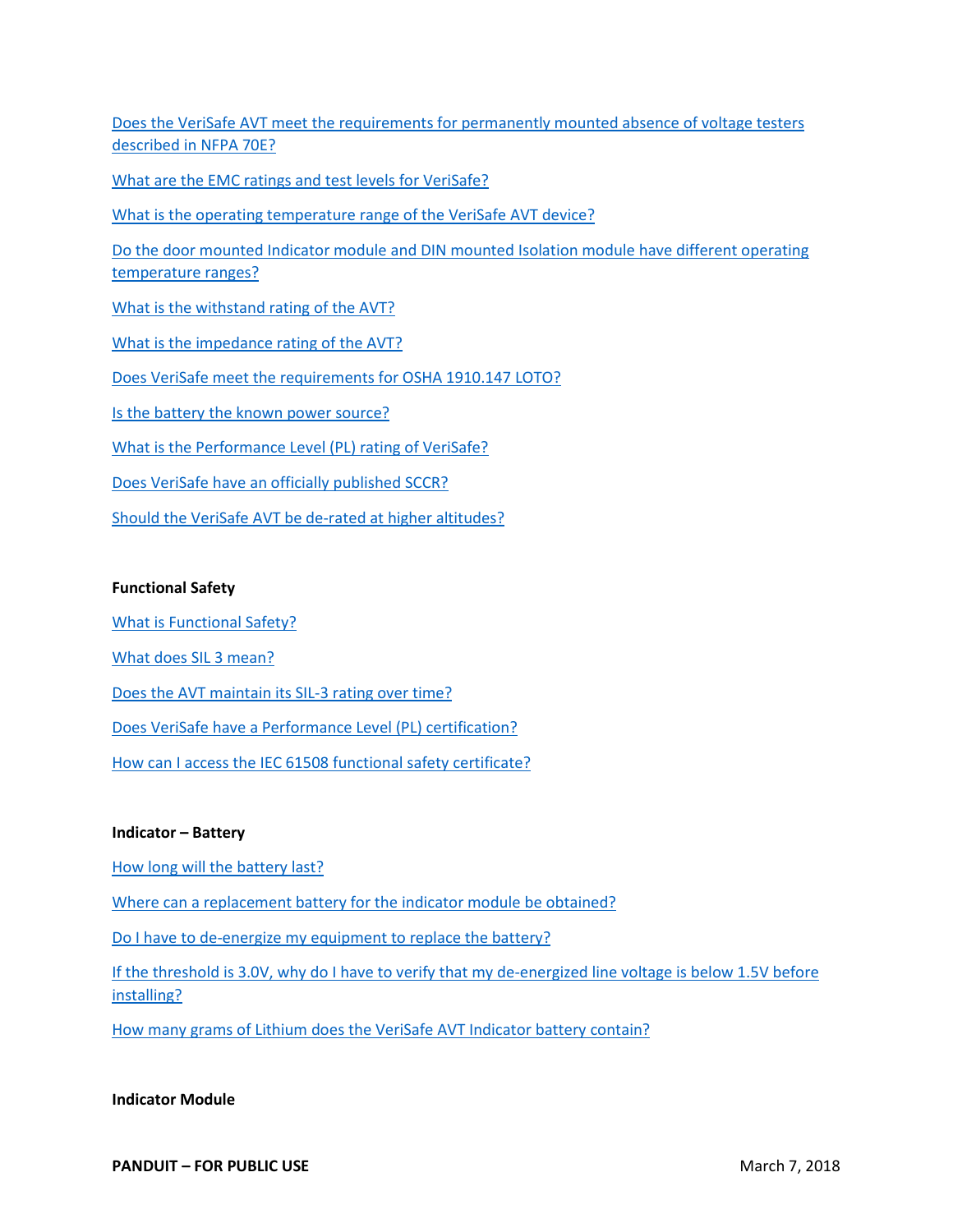[What is the purpose of the Indicator Module?](#page-8-5) [Is the Indicator Module serviceable?](#page-8-6) [What would happen if an indicator fails?](#page-9-2) [Why does the Yellow Indicator flash when I install a battery?](#page-9-3)

#### **Isolation Module**

[What are the purpose of the output contacts on the Isolation Module?](#page-11-6)

[What is the rating of the Isolation Module output contacts?](#page-11-7)

[Is the Isolation Module serviceable?](#page-11-8)

[Is the Isolation Module conformal coated?](#page-11-9)

At what voltage do the red phase indicator lights turn off?

#### **Sensor Leads**

[Why are there two sensor leads per phase/ground?](#page-14-6)

[Why is it necessary to physically separate the two sensor leads during installation?](#page-15-0)

[Can the AVT Sensor Leads be extended?](#page-15-1)

[Can the AVT Sensor Leads be shortened?](#page-15-2)

[Is there a minimum or maximum distance required between installed sensor leads?](#page-15-3)

[Can one set of sensor leads be terminated on the line side of phase conductors and the other set of](#page-15-4)  [sensor leads be terminated on the load side?](#page-15-4)

[Do the sensor leads need circuit protection?](#page-15-5)

[How should the VeriSafe Sensor leads be](#page-15-6) connected to a busbar?

What methods can I use to terminate the sensor leads connected to power conductors in my [equipment?](#page-16-4)

#### **AVT System Cable**

[What is the purpose of the AVT System Cable?](#page-5-2)

[Is the AVT System Cable used for Ethernet connections?](#page-5-3)

[Can the AVT System Cable be shortened?](#page-5-4)

[Can I use any CAT5 patch cable to connect the Isolation module to the Indicator Module?](#page-5-5)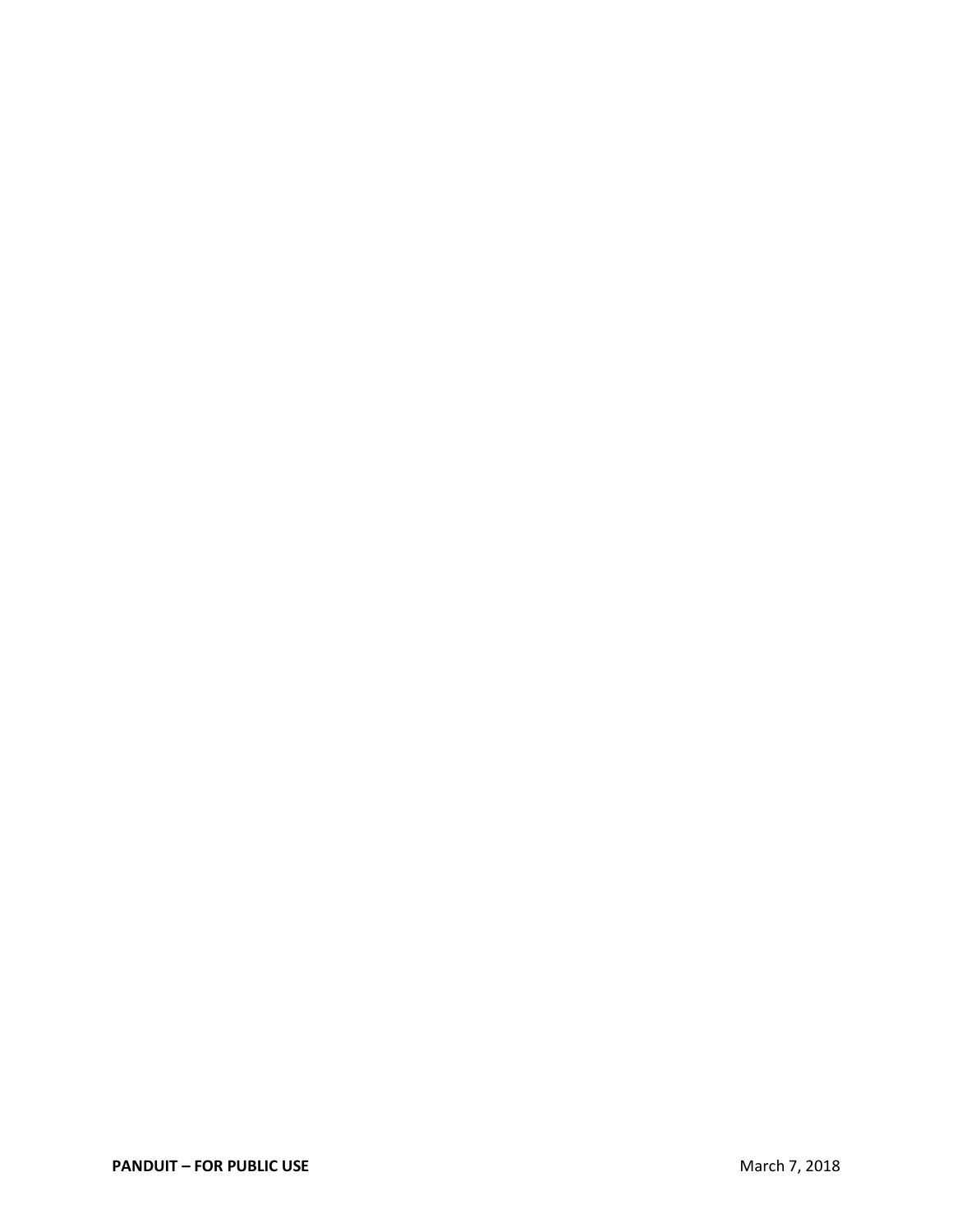## **Questions and Answers**

#### **AVT System Cable**

#### <span id="page-5-2"></span>*AS01 What is the purpose of the AVT System Cable?*

The AVT System Cable connects the Isolation and Indicator Modules. This cable requires eight conductors to carry the battery voltage (used for test-the-tester), power and signals for the red, yellow and green LED's and pushbutton signal to initiate the test. The design uses an RJ45 jack and Ethernet style cable to make this connection. [Top of the Document](#page-0-0)

#### <span id="page-5-3"></span>*AS02 Is the AVT System Cable used for Ethernet connections?*

The AVT system cable is not being used as an Ethernet cable. It does not carry communication signals. The cable is not tested or approved for use as an Ethernet cable and is marked as such. [Top of](#page-0-0)  [the Document](#page-0-0)

#### <span id="page-5-4"></span>*AS03 Can the AVT System Cable be shortened?*

The AVT System Cable should not be altered due to the risk of improper termination or installation. Altering, or replacing the system cable with anything but a Panduit approved replacement cable, would void the warranty of the product and potentially put the user at risk. [Top of the Document](#page-0-0)

#### <span id="page-5-5"></span>*AS04 Can I use any CAT5 patch cable to connect the Isolation module to the Indicator Module?*

While the device may work correctly with other CAT5 patch cables, the AVT System Cable provided with your device has been verified to have the appropriate cable characteristics and latching mechanisms to function properly and reliably with the AVT system. [Top of the Document](#page-0-0)

#### **Functional Safety**

#### <span id="page-5-0"></span>*FS01 What is Functional Safety?*

Functional safety is a methodology described in IEC 61508 to ensure that electrical, electronic, or programmable electronic systems (E/E/PE) are designed in such a way to prevent dangerous failures and to control them if they arise. Functional safety certification requires quantitative and qualitative analysis by an ANSI accredited certification body that includes rigorous testing of the product and audits of the manufacturer's processes. Functional safety is measured by Safety Integrity Levels or SILs. The SIL demonstrates the safety and reliability of the parts of the product that impact the safety functions, particularly with regards to hardware and firmware. SIL levels in IEC 61508 are designated as SIL 1, 2, 3, or 4 with 4 having the most stringent requirements. VeriSafe is designed for SIL 3 environments. [Top of](#page-0-0)  [the Document](#page-0-0)

#### <span id="page-5-1"></span>*FS02 What does SIL 3 mean?*

A safety integrity level, or SIL, is a way to measure functional safety. SIL 3 means that the average frequency of a dangerous failure of the safety function is ≥ 10-8 to < 10- 7 (high demand or continuous mode of operation). This is equivalent to one hazardous failure in 10,000,000 hours or 1,000+ years of continual operation. Keep in mind that the VeriSafe Absence of Voltage Tester safety function is only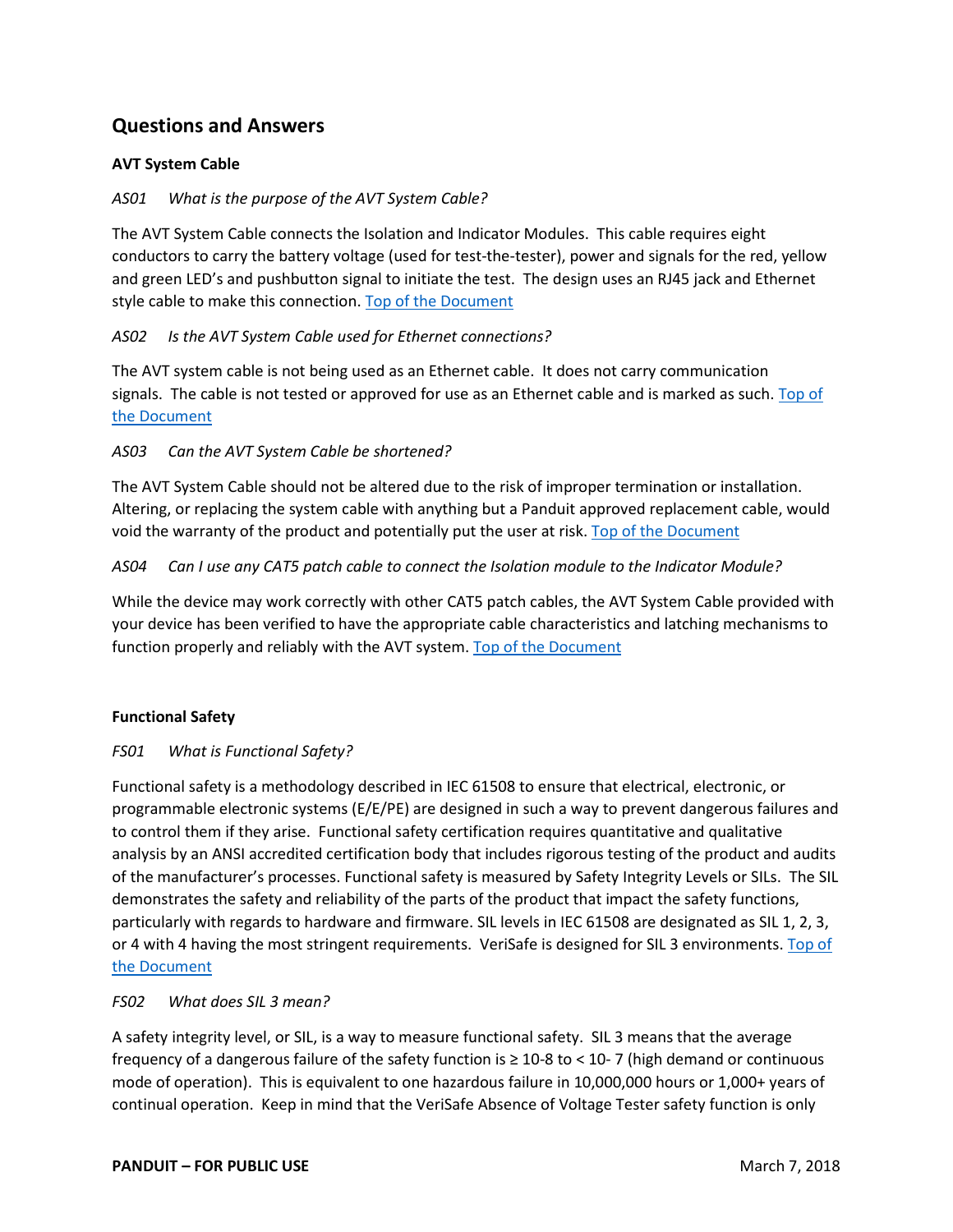operating for about 10 seconds and only when the button is pushed, so this is an extremely high level of reliability.

UL 1436 requires SIL 3 for safety functions of absence of voltage testers. Although a higher SIL ensures a higher level of safety, and a lower level of probability that a system will fail-dangerous, SIL 4 systems are often too complex to implement and typically only apply if there is a risk of multiple casualties. Additionally, if a process requires a SIL 4 system due to its high risk, the process design and/or implementation should be re-examined/re-evaluated instead of relying on an instrument or a set of instruments for safety.

Note: A similar approach to functional safety is the Performance Level (PL) rating system described in ISO 13849. VeriSafe will only have a SIL rating (IEC 61508), not PL (ISO 13849). [Top of the Document](#page-0-0)

<span id="page-6-3"></span>*FS03 Does the AVT maintain its SIL-3 rating over time?*

Yes, the AVT maintains its SIL-3 capability over its rated life. An installed AVT does not have to be retested for the SIL-3 maintain capability. The AVT does a self-check each time it is operated by a user pushing the button should there be a failure. [Top of the Document](#page-0-0)

#### *FS04 Does VeriSafe have a Performance Level (PL) certification?*

No, VeriSafe does not have a PL rating per ISO 13849. However, it does meet the requirements of SIL 3 per IEC 61508. [Top of the Document](#page-0-0)

*FS05 How can I access the IEC 61508 functional safety certificate?*

Panduit's Functional Safety documentation is public on Exida's website, and the certificate and assessment report can be accessed using the following link: [http://www.exida.com/SAEL-](http://www.exida.com/SAEL-Safety/panduit-verisafe-avt-absence-of-voltage-tester)[Safety/panduit-verisafe-avt-absence-of-voltage-tester](http://www.exida.com/SAEL-Safety/panduit-verisafe-avt-absence-of-voltage-tester)

#### **General Product Information**

#### <span id="page-6-0"></span>*GP03 Will voltage be present on the door when VeriSafe is installed?*

Hazardous voltage is isolated from the VeriSafe Indicator Module and door. Hazardous three-phase voltage will not be present on the AVT System Cable or Indicator Module. There is non-hazardous (less than 5 V), just enough to power the LEDs on the indicator. [Top of the Document](#page-0-0)

<span id="page-6-1"></span>*GP04 Does the VeriSafe AVT have internal short circuit protection?*

VeriSafe is protected by recognized components that provide limited impedance between the power circuit and the tester. The protection circuit is built with redundancy and can tolerate component failures and fault conditions. Top of [the Document](#page-0-0)

<span id="page-6-2"></span>*GP05 How should the VeriSafe AVT be disposed of at end of life?*

VeriSafe is an electronic product with PCBs in both the indicator and isolation module. The indicator module contains a lithium battery. When decommissioning, remove the battery. Do not discard the battery in the trash; bring to a battery disposal drop off location. The indicator and isolation modules can be brought to an electronics recycling location. All components are RoHS compliant. Top of the [Document](#page-0-0)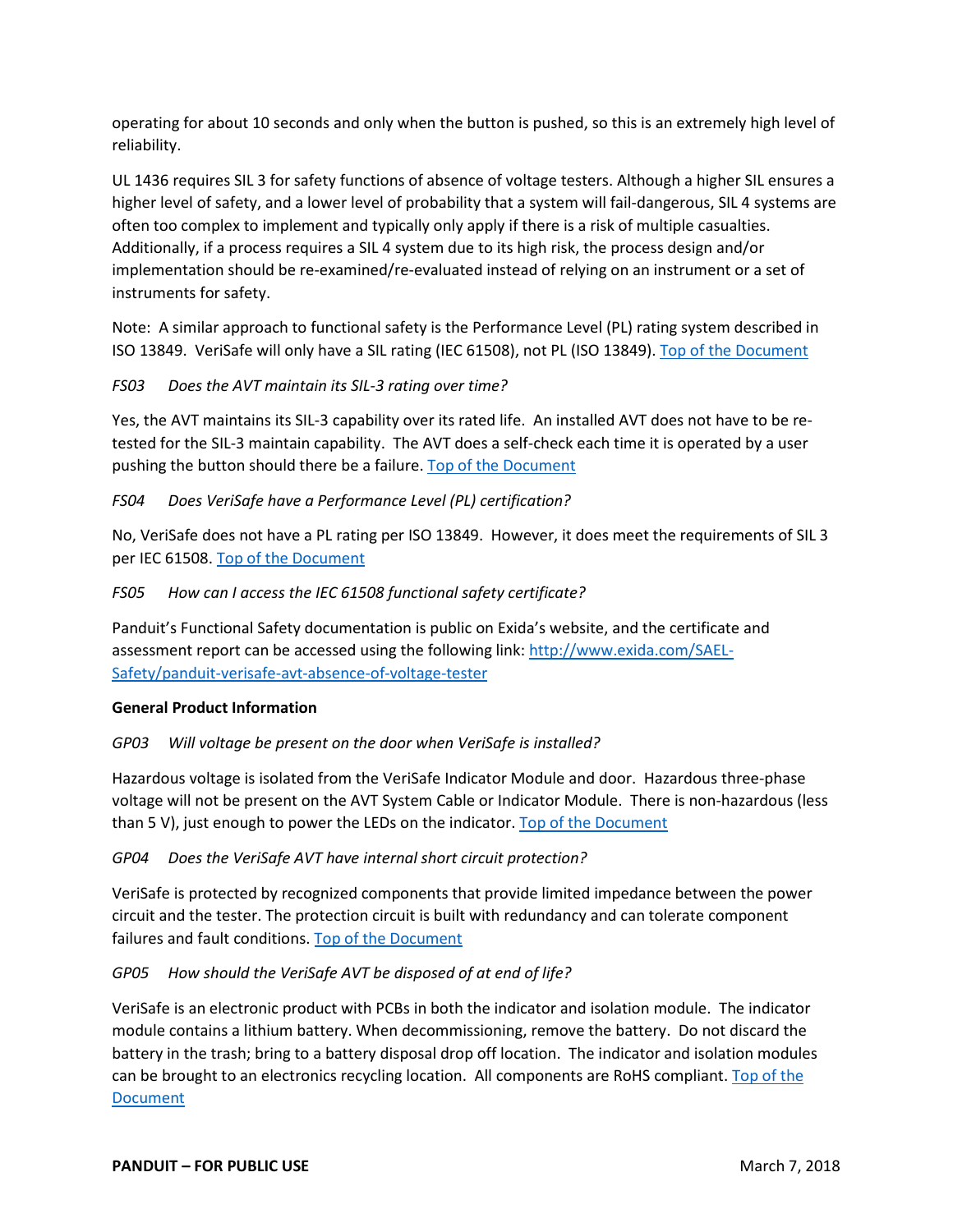#### <span id="page-7-0"></span>*GP06 Does the VeriSafe AVT device have digital integrated circuitry?*

Yes, a microprocessor is included in the product. Microprocessor firmware is loaded in the factory and is not upgradable by the user. [Top of the Document](#page-0-0)

### <span id="page-7-1"></span>*GP07 What is the absence of voltage threshold?*

The absence of voltage threshold for VeriSafe is 3V for both the AC and DC detection. If any voltage is detected above this threshold the green light will not illuminate. Three volts is consistent with the threshold established in the listing requirements for Absence of Voltage Testers described in UL 1436. De-energized industrial systems are rarely measured at 0V. Often, there is a small residual voltage due to RF interference or noise on the ground plane present in de-energized systems. To ensure that the Absence of Voltage Tester maintains personnel safety and operates reliable, an absence of voltage threshold must be selected. The threshold must be low enough to avoid any injuries to personnel and high enough to avoid nuisance indications when small amounts of unharmful voltage are detected in the environment where the Absence of Voltage Tester is installed. [Top of the Document](#page-0-0)

#### <span id="page-7-2"></span>*GP08 Does the AVT detect ground faults?*

VeriSafe is an absence of voltage tester, not a ground fault monitor. It will detect if voltage greater than 3.0 V is present between any phase and ground when the Test Button is pushed. [Top of the Document](#page-0-0)

#### <span id="page-7-3"></span>*GP09 Does VeriSafe detect "stray" or inductive voltage in the 0-50V range?*

The AVT device will detect ANY voltage over the 3 volts threshold. The unit does not have an established accuracy range, but the detection range of the device is thought to be between 1.5 and 3 volts. [Top of](#page-0-0)  [the Document](#page-0-0)

#### <span id="page-7-4"></span>GP10 *Is the device protected from static electricity?*

The device is protected from static electricity. [Top of the Document](#page-0-0)

## <span id="page-7-5"></span>GP11 *Is the VeriSafe Absence of Voltage Tester protected from power surges?*

The VeriSafe AVT circuit design includes features that will conduct a typical surge to ground to prevent damage to the device. In the case of a surge event that is extreme in voltage level or duration, there are resistors that will fail to an open state. [Top of the Document](#page-0-0)

#### <span id="page-7-6"></span>GP12 *What is the expected product life of the VeriSafe AVT?*

VeriSafe Absence of Voltage Tester is designed to last 20 years. For useful life related to functional safety calculations, contact Tech Support. [Top of the Document](#page-0-0)

#### <span id="page-7-7"></span>GP13 *Can VeriSafe be used in an outdoor environment application?*

The VeriSafe AVT was designed for indoor applications. However, the Indicator Module is made from materials that are UV Resistant and UL approved for outdoor use. The AVT is rated for use in Type 4, 4X, IP66, and IP67 enclosures, meaning it will provide protection against rain, snow, windblown dust, splashing, hose directed water and temporary submersion. The product must be stored and operated within the temperature range specified in the Instruction Manual (Operating Temp.: 0C to 60C, Storage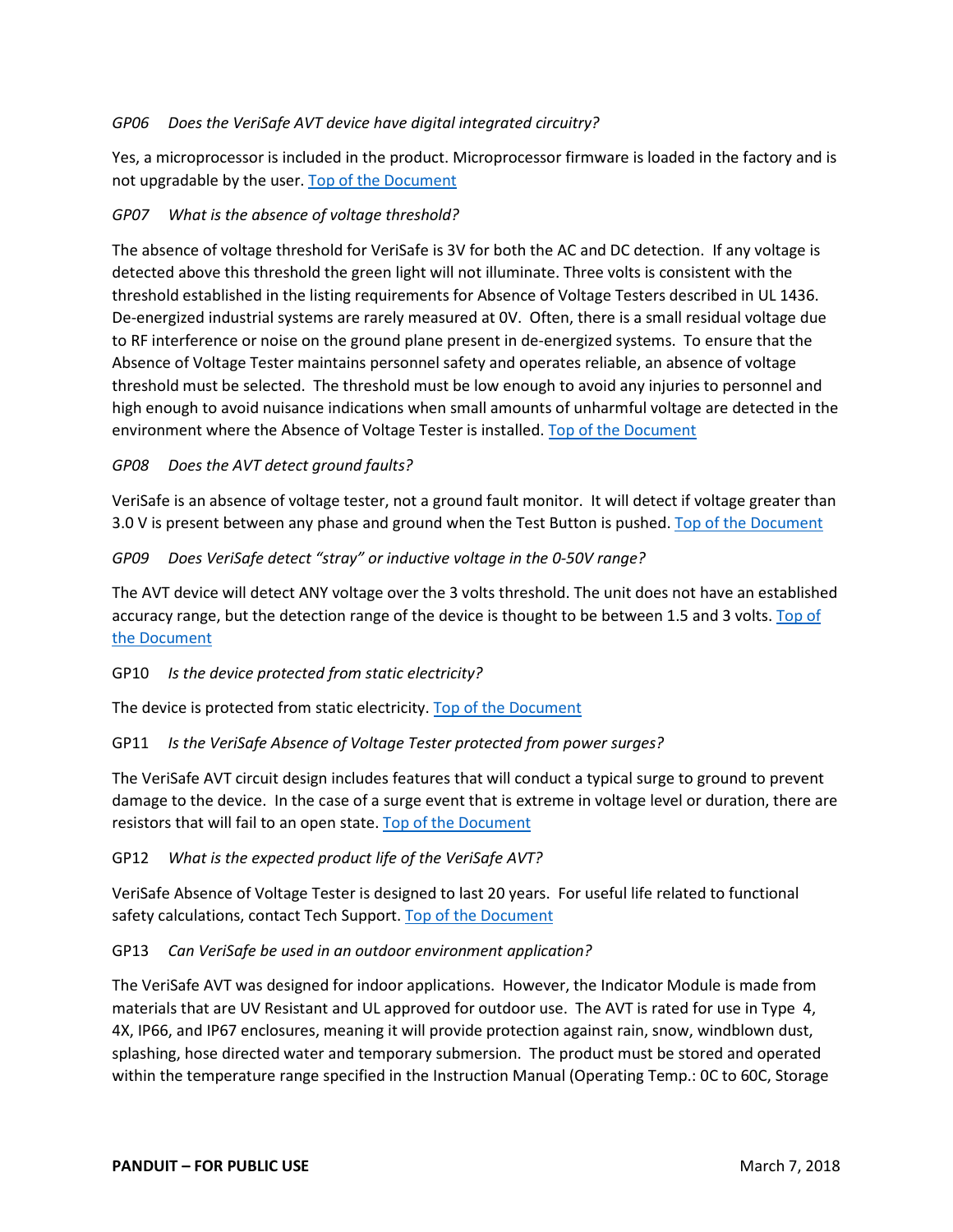Temp.: -45C to 85C), which may present a challenge when using the product in outdoor environments. It is up to user to determine the suitability for use in their application. [Top of the Document](#page-0-0)

#### **Indicator – Battery**

#### <span id="page-8-0"></span>*IB01 How long will the battery last?*

The battery is designed to last for a minimum of 5 years under normal operating conditions. However, temperature extremes and number of uses can impact battery life. If you push the test button and the yellow Caution Indicator does not start flashing, you should replace the battery. [Top of the Document](#page-0-0)

#### <span id="page-8-1"></span>*IB02 Where can a replacement battery for the indicator module be obtained?*

The replacement battery can be obtained from an electrical or electronic products reseller. Refer to the AVT Instruction Manual for a list of acceptable batteries. Standard AA batteries cannot be used in the Indicator Module. [Top of the Document](#page-0-0)

#### <span id="page-8-2"></span>*IB03 Do I have to de-energize my equipment to replace the battery?*

The battery compartment is designed to be finger safe and completely isolated for electrical hazards. The battery can be replaced in the Indicator Module without the need to de-energize and open the equipment. [Top of the Document](#page-0-0)

## <span id="page-8-3"></span>IB04 *If the threshold is 3.0V, why do I have to verify that my de-energized line voltage is below 1.5V before installing?*

This is necessary because of the tolerance range for the threshold value. Accounting for that tolerance, if voltage is greater than 1.3V when a circuit is de-energized, there is a possibility that the green Absence of Voltage indicator will not illuminate. [Top of the Document](#page-0-0)

#### <span id="page-8-4"></span>IB05 *How many grams of Lithium does the VeriSafe AVT Indicator battery contain?*

Approximately 0.7 grams. [Top of the Document](#page-0-0)

#### **Indicator Module**

#### <span id="page-8-5"></span>*NM01 What is the purpose of the Indicator Module?*

The Indicator Module is designed to be mounted to an enclosure wall with part of it penetrating to the outside for user interaction. Minimizing the electronics in this module helps keep the form factor relatively small, which enables the user to install in a standard 30mm knockout and in relatively shallow electrical enclosures. [Top of the Document](#page-0-0)

<span id="page-8-6"></span>*NM02 Is the Indicator Module serviceable?*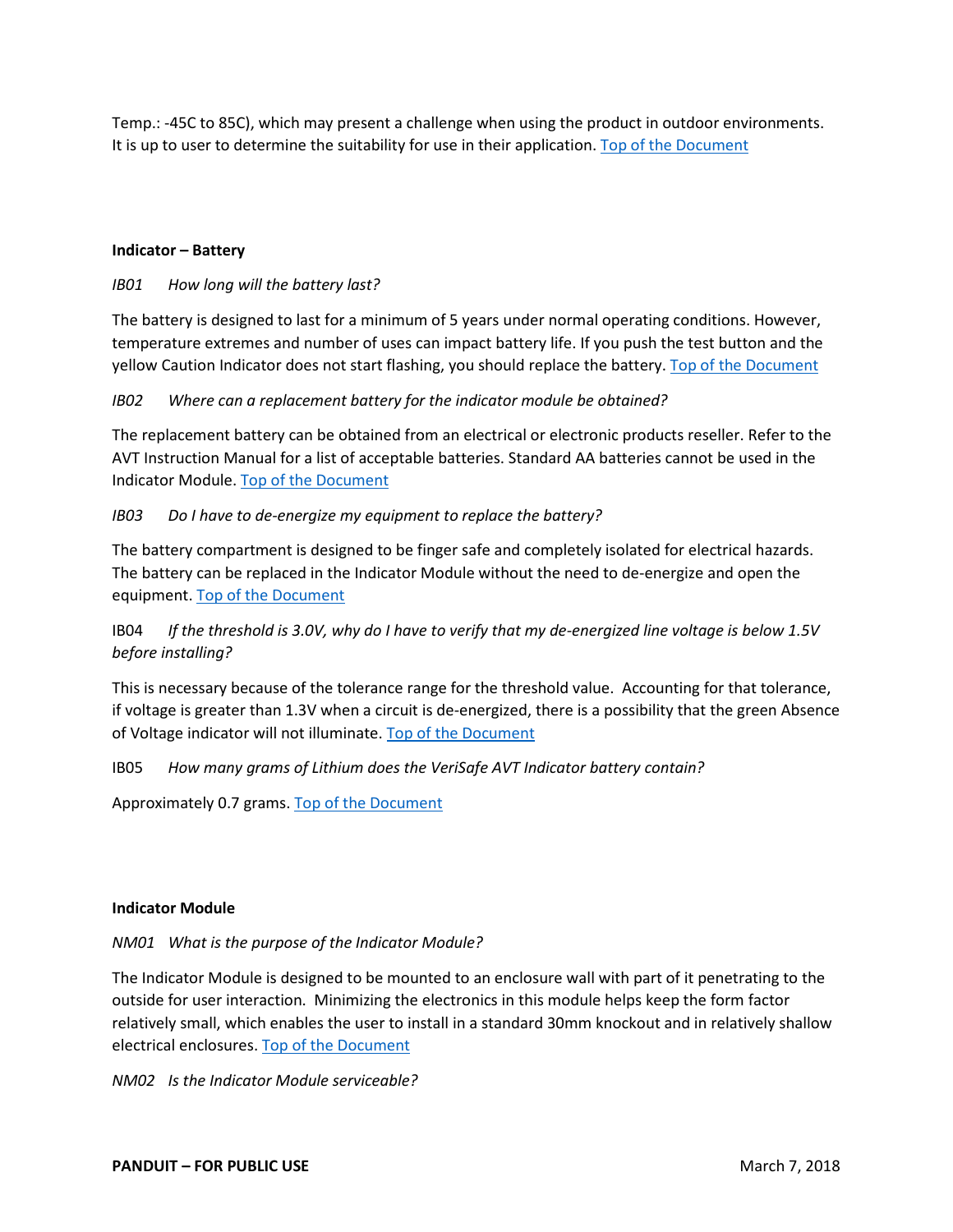The battery is designed to be user replaceable. In addition, the o-rings can be replaced. However, the circuit boards are partially potted and cannot be serviced. [Top of the Document](#page-0-0)

### <span id="page-9-2"></span>*NM03 What would happen if an indicator fails?*

The system has been designed to be fail-safe which is why the absence of voltage confirmation is provided with an active indicator. Long-life LEDs were selected for the indicators. The green light only remains on for a few seconds after the test, so it is unlikely that it would burn out. The green indication consists of multiple LEDs, if one would burn out the others would still operate. If for some reason all of the green LEDs would burn out before the life of the product the indicator module could be replaced or you would proceed to verify the absence of voltage with a handheld tester. [Top of the](#page-0-0) Document

#### <span id="page-9-3"></span>*NM04 Why does the Yellow Indicator flash when I install a battery?*

The battery tray includes a connector that is disconnected when the tray is withdrawn from the housing. When the battery tray is pushed back into the housing, the re-connection initiates a self-test. Top of the **[Document](#page-0-0)** 

#### **Installation/System Requirements**

#### <span id="page-9-0"></span>*IS04 Is overcurrent protection required for the VeriSafe Absence of Voltage Tester?*

Installation of overcurrent protection is not required for safe operation of the VeriSafe AVT. UL 1436 requires AVTs to be constructed so that internal component failures will not expose the AVT to available short circuit currents from the main power supply during normal operation and under single-fault conditions. The VeriSafe AVT Isolation Module uses high impedance to limit voltage and current flow through the device to safe levels. In addition, the VeriSafe AVT has been tested to withstand transient overvoltage up to 6 kV. In the US, the sensor leads of the AVT can be treated as a feeder circuit per NEC article 240.21(B)(1)(b) Exception (NFPA 70:2017). This rule allows a tap of no more than 10 feet on a feeder circuit without the need for overcurrent protection.

Other local wiring codes and regulations may require use of overcurrent protection. Always follow applicable codes and standards when installing the device. The VeriSafe AVT can be installed safely with overcurrent protection. When installing overcurrent protection with the VeriSafe AVT, it is important to install one overcurrent protection device for each of the six sensor leads. Overcurrent protection should not be installed with the two green ground leads. Do not install multiple lead wires on one overcurrent protection device in a configuration that would leave lead wire pairs electrically connected in the event that the overcurrent protection is in the open state. [Top of the Document](#page-0-0)

## <span id="page-9-1"></span>*IS05 Will installation of VeriSafe Absence of Voltage Tester affect the short circuit current rating (SCCR) of my equipment?*

The VeriSafe Absence of Voltage Tester is suitable for use on circuits capable of delivering up to 300,000 rms symmetrical amperes at 600V or less. AVTs listed to UL 1436 are required to operate as a galvanically isolated secondary circuit that is isolated from the circuit conductors by use of a transformer, optical isolator, or limiting impedance, or other similar means. This is intended to reduce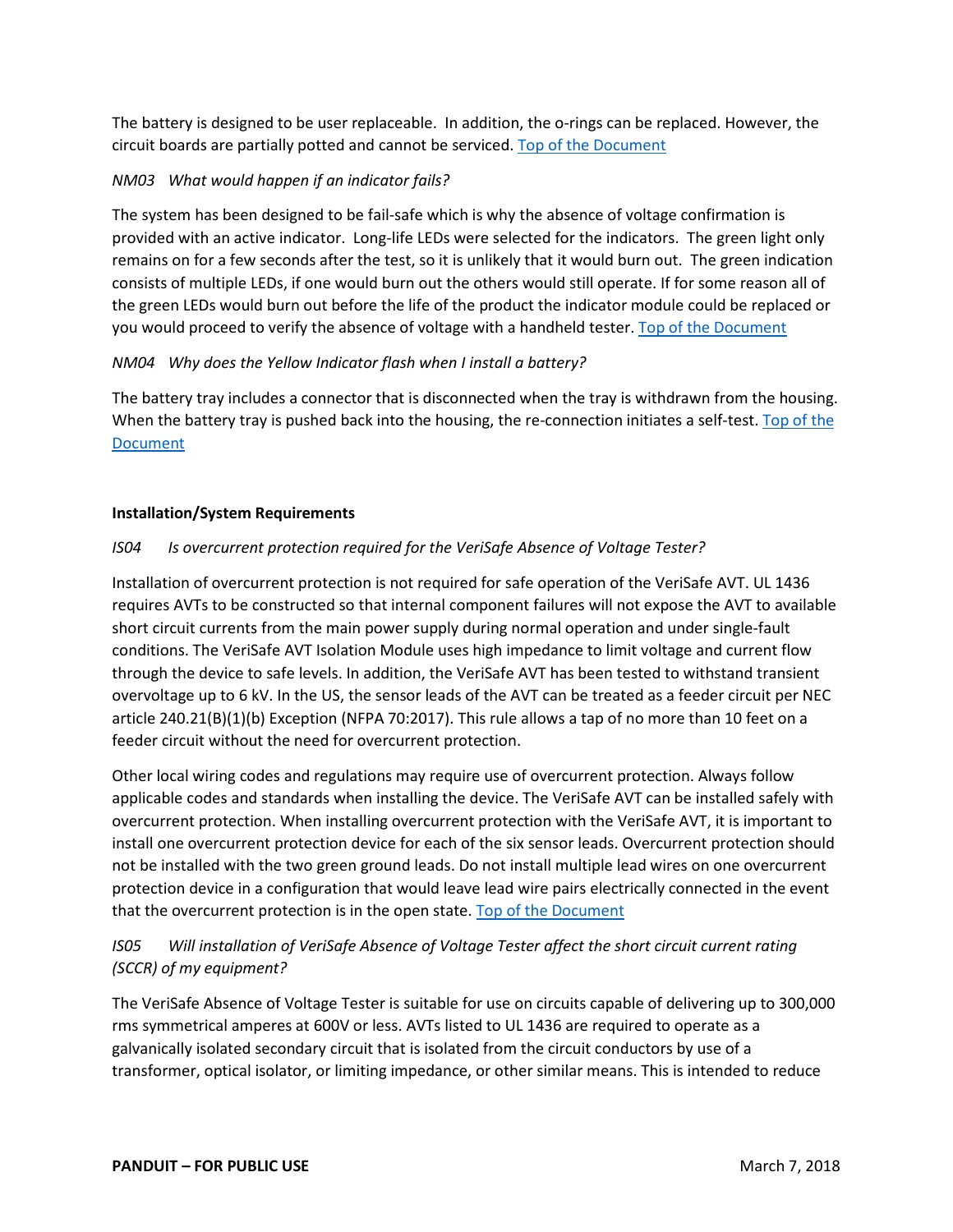the risks of both electric shock and thermal hazard. These galvanic isolation circuits allow very limited current flow, if any, through the AVT. [Top of the Document](#page-0-0)

## <span id="page-10-0"></span>*IS06 Can the VeriSafe Absence of Voltage Tester be installed on a single phase system?*

The tester is designed primarily for three-phase systems, but can also be installed on single-phase systems. Refer to schematics in the Instruction Manual. [Top of the Document](#page-0-0)

## <span id="page-10-1"></span>*IS07 Can the VeriSafe Absence of Voltage Tester be installed on a DC system?*

The tester is primarily designed for three-phase AC systems, but it can be installed on a DC power system. If installed on a DC system, there are no differences in the absence of voltage test function. However, the voltage presence indicators are designed to illuminate when AC voltage is detected. The presence of DC voltage will not be indicated. [Top of the Document](#page-0-0)

## <span id="page-10-2"></span>*IS08 Will the VeriSafe AVT detect improper installation?*

The AVT will detect lack of continuity between the two leads for each phase, and between the two grounding leads. Installation must be performed per the installation instructions by a qualified electrician who must verify proper installation and operation of VeriSafe as described in the Instruction Manual. [Top of the Document](#page-0-0)

## <span id="page-10-3"></span>*IS09 Can the AVT be installed to monitor the output of a Variable Frequency Drive (VFD)?*

The AVT is not intended to be used for monitoring the output voltage from a variable frequency drive, and we do not recommend it for this application. [Top of the Document](#page-0-0)

## <span id="page-10-4"></span>*IS10 Can VeriSafe be retrofit into existing equipment? Will this void the UL listing?*

VeriSafe is suitable for greenfield and brownfield applications. In some cases, if you are not modifying the structure (for example, if a 30mm knockout already exists in the door) you may not void UL on the enclosure. As with any modification of listed equipment, it is up to the AHJ to determine if the new installation is suitable for the application. [Top of the Document](#page-0-0)

## <span id="page-10-5"></span>*IS11 Should the VeriSafe AVT device be installed on the Line side or Load side of the equipment disconnect?*

The VeriSafe AVT device is designed to work in both scenarios. Users may design their panels so that the line side of the disconnect is inaccessible (behind a barrier or in a separate compartment). In this case, if the safety procedures allow work in the panel with the line side energized, the AVT could likely be installed on the load side of the disconnect. Other users may mandate that all energy sources in an enclosure be disconnected. In these cases, procedures would likely require equipment to be deenergized and locked out at the upstream device or in a separate compartment. For this scenario, it makes most sense to install the AVT on the line or supply side of the disconnect. It is up to the user to decide which way is better for their applications. [Top of the Document](#page-0-0)

<span id="page-10-6"></span>*IS12 Is it acceptable to use a single VeriSafe AVT device on a main panel to provide absence of voltage protection for downstream panels?*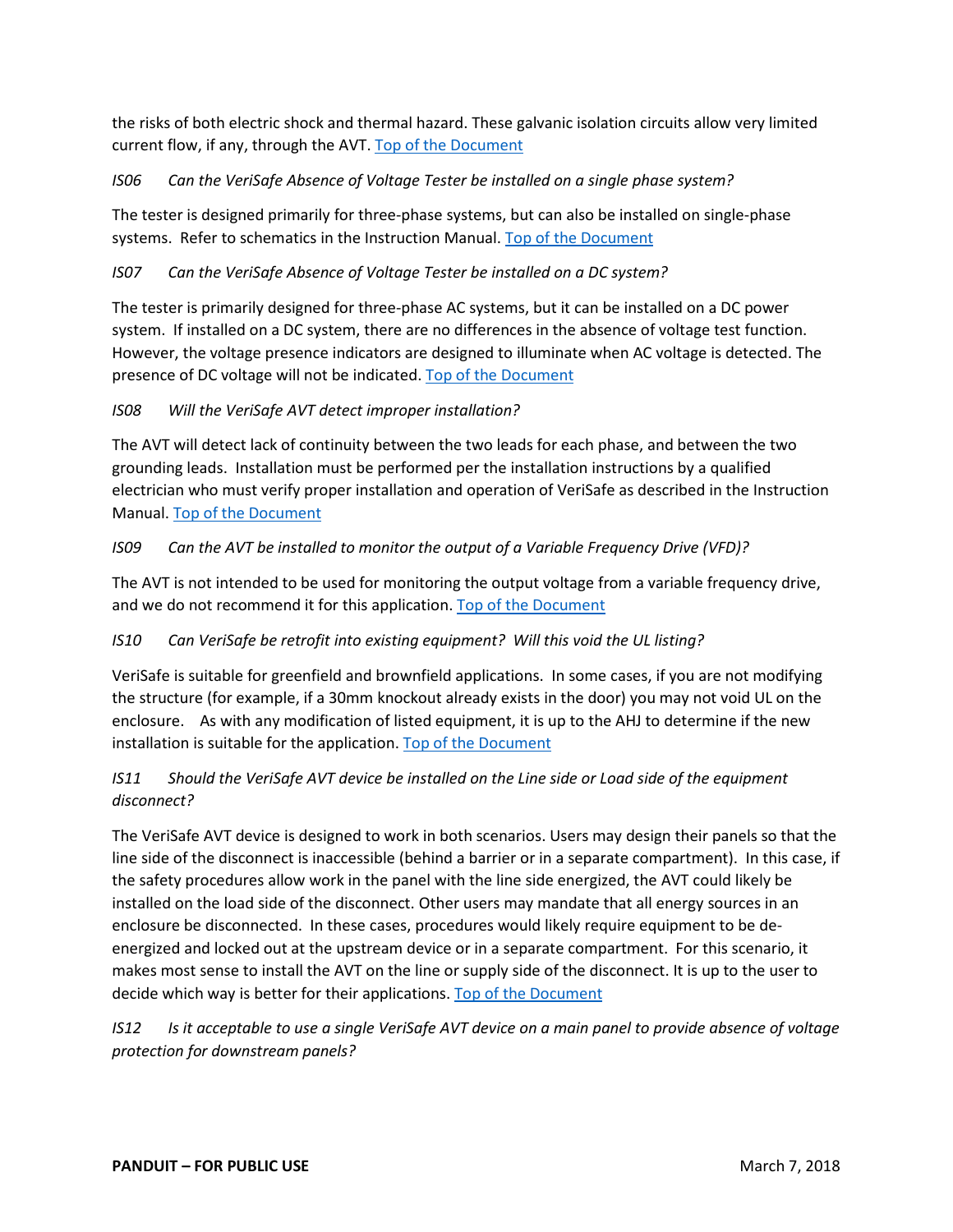The AVT should be installed at the point where work will be performed. VeriSafe can only test for absence of voltage at the point in the circuit it is installed. Each panel where electrical work is to be performed should have an AVT installed. [Top of the Document](#page-0-0)

<span id="page-11-0"></span>*IS13 How should the VeriSafe AVT device be connected to a DC system?*

Refer to Installation Schematics in the Instruction Manual. [Top of the Document](#page-0-0)

<span id="page-11-1"></span>*IS14 Does VeriSafe operate differently on solidly grounded and high resistance grounded systems?*

VeriSafe is designed to work in both solidly grounded and HRG systems. There are no differences in operation between these systems. [Top of the Document](#page-0-0)

<span id="page-11-2"></span>*IS15 How does the VeriSafe AVT satisfy the NEC tap rule?*

The sensor leads of the AVT can be treated as a feeder circuit per NEC article 240.21 (B) (1) (b) exception. This rule allows a tap of no more than 10 feet on a feeder circuit without the need for overcurrent protection. [Top of the Document](#page-0-0)

<span id="page-11-3"></span>*IS16 What is the withstand rating of the AVT?*

VeriSafe has a short circuit current rating of 300,000A at 600V. [Top of the Document](#page-0-0)

<span id="page-11-4"></span>*IS17 What is the impedance rating of the AVT?*

VeriSafe is designed with 1 Megaohm impedance. [Top of the Document](#page-0-0)

<span id="page-11-5"></span>*IS18 Can the VeriSafe AVT be used on 4-pole systems?*

The AVT is a tester with terminations for 3-poles with protective ground. For systems with 4-pole or 4 wire plus ground, there is not an additional termination point on the tester for the neutral wire. However, the AVT will still detect voltage between phase and each phase and ground. Top of the **[Document](#page-0-0)** 

#### **Isolation Module**

<span id="page-11-6"></span>*IM01 What are the purpose of the output contacts on the Isolation Module?*

The VeriSafe outputs are redundant dry contacts for optional use. They are normally open and close only when the green light is illuminated. By wiring to these contacts, you can use VeriSafe as an input to a control system as well as log when the absence of voltage has been verified. [Top of the Document](#page-0-0)

<span id="page-11-7"></span>*IM02 What is the rating of the Isolation Module output contacts?*

Refer to the Output Contacts Section in the Instruction Manual. [Top of the Document](#page-0-0)

<span id="page-11-8"></span>*IM03 Is the Isolation Module serviceable?*

No. The Isolation module is a factory sealed unit and contain no serviceable parts. [Top of the Document](#page-0-0)

<span id="page-11-9"></span>*IM04 Is the Isolation Module conformal coated?*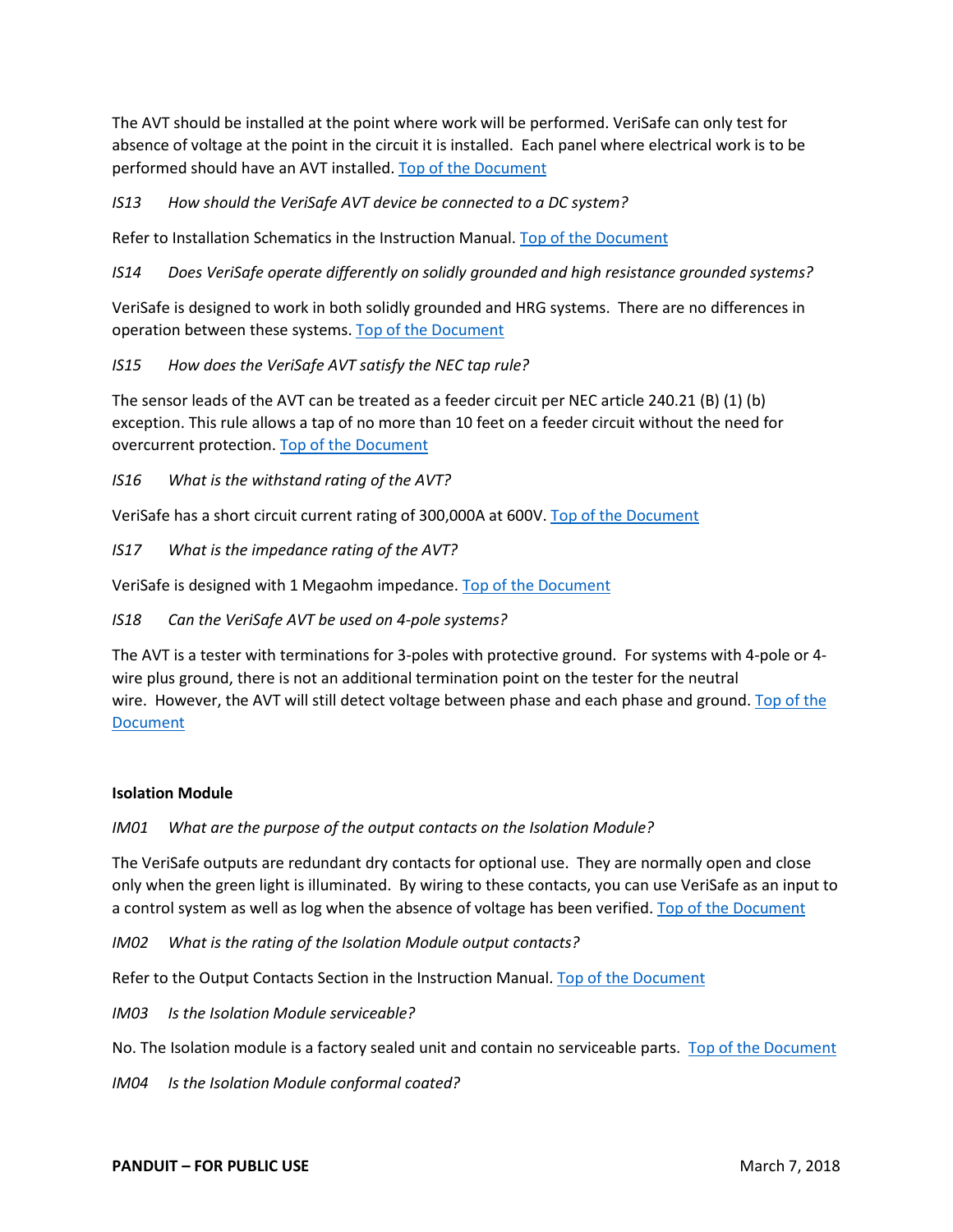Yes, the isolation module circuit boards are conformal coated.

### *IM05 At what voltage do the phase indicator lights turn off?*

For voltages greater than 30VAC, the red indicator LEDs will be visible However, the red indicators may be visible but dim between 18VAC and 30VAC.

### **Operation**

<span id="page-12-1"></span><span id="page-12-0"></span>*OP03 Does the VeriSafe Absence of Voltage Tester verify it is operating satisfactorily before and after verifying the absence of voltage?* [Top of the Document](#page-0-0)

The VeriSafe AVT includes a supervisory test circuit to verify that the tester is functioning properly. The supervisory test circuit is activated before and after the absence of voltage measurements are taken. Like the process used to validate the functionality of a handheld tester, verifying that the tester is functioning as expected before and after the test ensures that the tester was not damaged during the absence of voltage detection event leading to a false indication.

To verify functionality of the AVT, the test circuit will present a known voltage to the input stage where the line voltage is detected via one of the sensing lead wires. The circuit then inspects the output of the detection circuits to verify that the tester can detect an unsafe condition, hence "testing-the-tester".

This procedure is repeated before and after verifying the absence of voltage between every phase-tophase and phase-to-ground combination. Additionally, the detection circuitry is dual channel so the test voltage is verified by two independent circuits before and after each test. [Top of the Document](#page-0-0)

## *OP04 Why does the yellow Caution Indicator flash at the end of a failed test procedure?*

If the absence of voltage cannot be confirmed the Caution Indicator will flash 1-7 times after turning solid yellow to indicate that the test did not pass. The number of flashes can be used to determine why the absence of voltage test failed.

Number of Flashes Description

|   | Battery voltage not sufficient to run test; replace battery and try again |
|---|---------------------------------------------------------------------------|
|   | Voltage detected                                                          |
| Δ | Proper installation of sensor leads could not be verified                 |

If the indicator flashes 3, 5, 6, or 7 times, contact Panduit Tech Support for additional troubleshooting. [Top of the Document](#page-0-0)

## <span id="page-12-2"></span>*OP05 Is PPE required to initiate an absence of voltage test with the VeriSafe Absence of Voltage Tester?*

The VeriSafe Absence of Voltage Tester allows qualified personnel to test for absence of voltage by pressing a test button located outside of the enclosure where the tester is installed. Typically, devices that are operated from the outside of electrical equipment are not considered to present electrical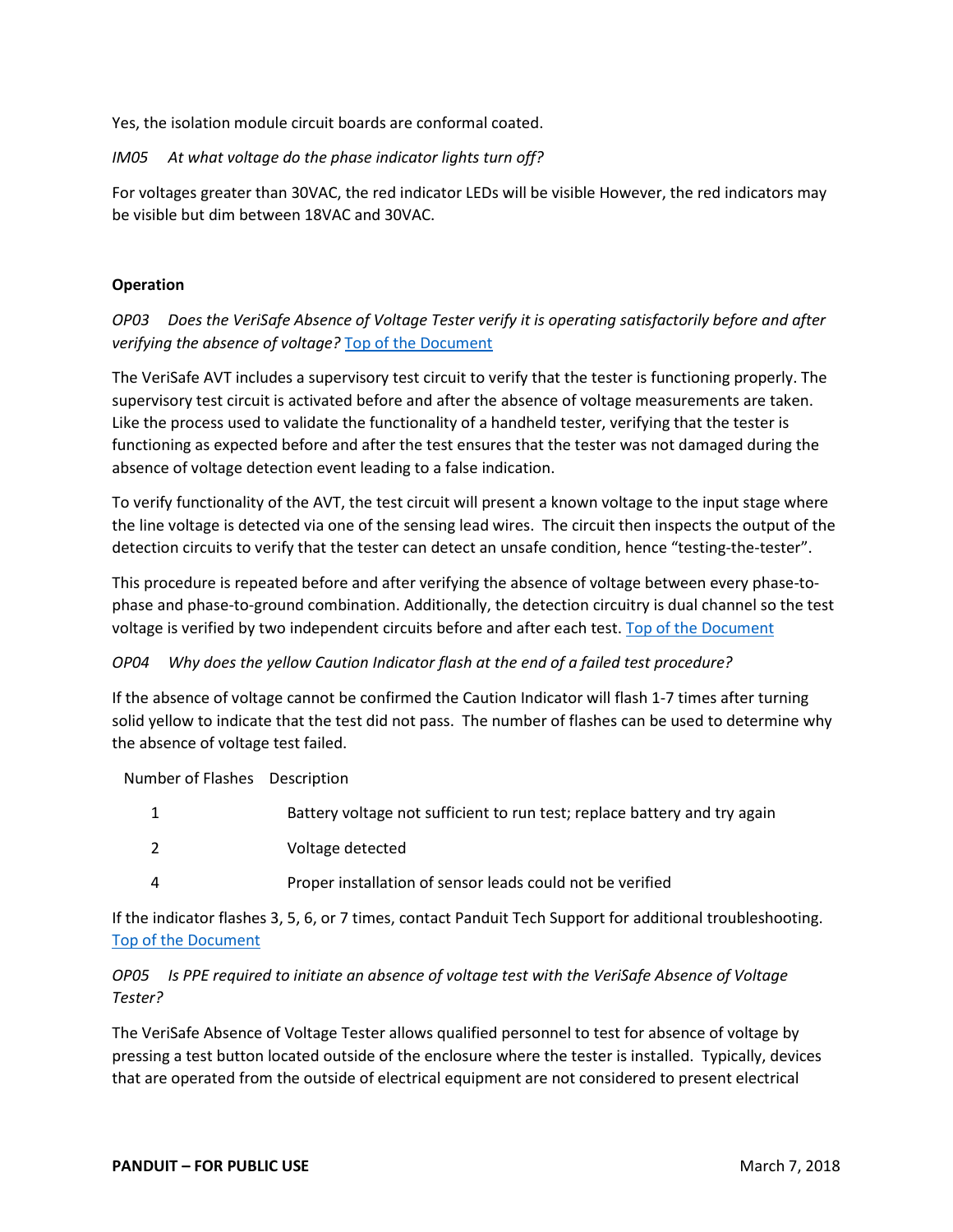hazards provided the equipment is properly installed and maintained, operation of the device does not change the state of the enclosed equipment, and the equipment has no evidence of impending failure.

However, when determining the proper PPE for a given task, factors beyond the control of and unknown to Panduit such as installation, maintenance of the equipment, personnel competency, other nearby equipment, processes, or activities must be considered. Therefore, Panduit cannot make recommendations as to what PPE is required and company policies and procedures should always be followed. [Top of the Document](#page-0-0)

## <span id="page-13-0"></span>*OP06 Is PPE required to open an enclosure if the VeriSafe Absence of Voltage Tester confirms the absence of voltage (green light)?*

PPE for a given task is determined after performing a risk assessment and hazard analysis. The risk assessment will take into account factors beyond the control of and unknown to Panduit such as installation, maintenance of the equipment, other nearby equipment, processes, or activities that can impact the need for PPE. Therefore, Panduit cannot make recommendations as to what PPE is required. The user must follow standard safety policies and procedures established by the employer to determine PPE requirements. In addition, the VeriSafe Absence of Voltage Tester will only test for voltage at the point it is installed. The user must take necessary measures and follow established policy to ensure safe working condition in all affected areas. [Top of the Document](#page-0-0)

## <span id="page-13-1"></span>*OP07 How does the VeriSafe Absence of Voltage Tester verify that sensor leads are in contact with phase conductors and ground?*

The AVT device features two sensor leads for each phase conductor and ground connection point. The second lead on each phase (or ground connection) provides the ability for the AVT to verify that it is in contact with the circuit conductors (each phase and ground) when the absence of voltage test takes place. The presence of the second lead wire is detected by the internal sensing circuitry. This validates the correct connection of the primary sensing lead. [Top of the Document](#page-0-0)

## <span id="page-13-2"></span>*OP08 Will VeriSafe indicate the difference between residual voltage and nominal voltage?*

VeriSafe is designed to indicate the absence of voltage if any voltage great than 3 V AC or DC is detected between individual phases and between each phase to ground. There is no distinction based on the magnitude of the voltage, whether it be residual or other nominal. [Top of the Document](#page-0-0)

## <span id="page-13-3"></span>*OP09 How would an operator know if nominal voltage is detected?*

If the nominal voltage is detected, the Voltage Presence indicator(s) will be illuminated. These red LED's are for reference only. Lack of illuminated of the red LED's does not guarantee the absence of voltage. [Top of the Document](#page-0-0)

## <span id="page-13-4"></span>*OP10 Are users protected from hazardous voltage when using the AVT?*

VeriSafe is designed with several layers of protection with regards to electrical isolation. The isolation module uses limited impedance techniques to limit current from the power conductors to 0.5mA or less. Additionally, galvanic isolation techniques are used between the isolation and indicator modules. Further, the isolation module interface is designed with an insulated plastic housing and potted faceplate to keep voltage away from the user interface. [Top of the Document](#page-0-0)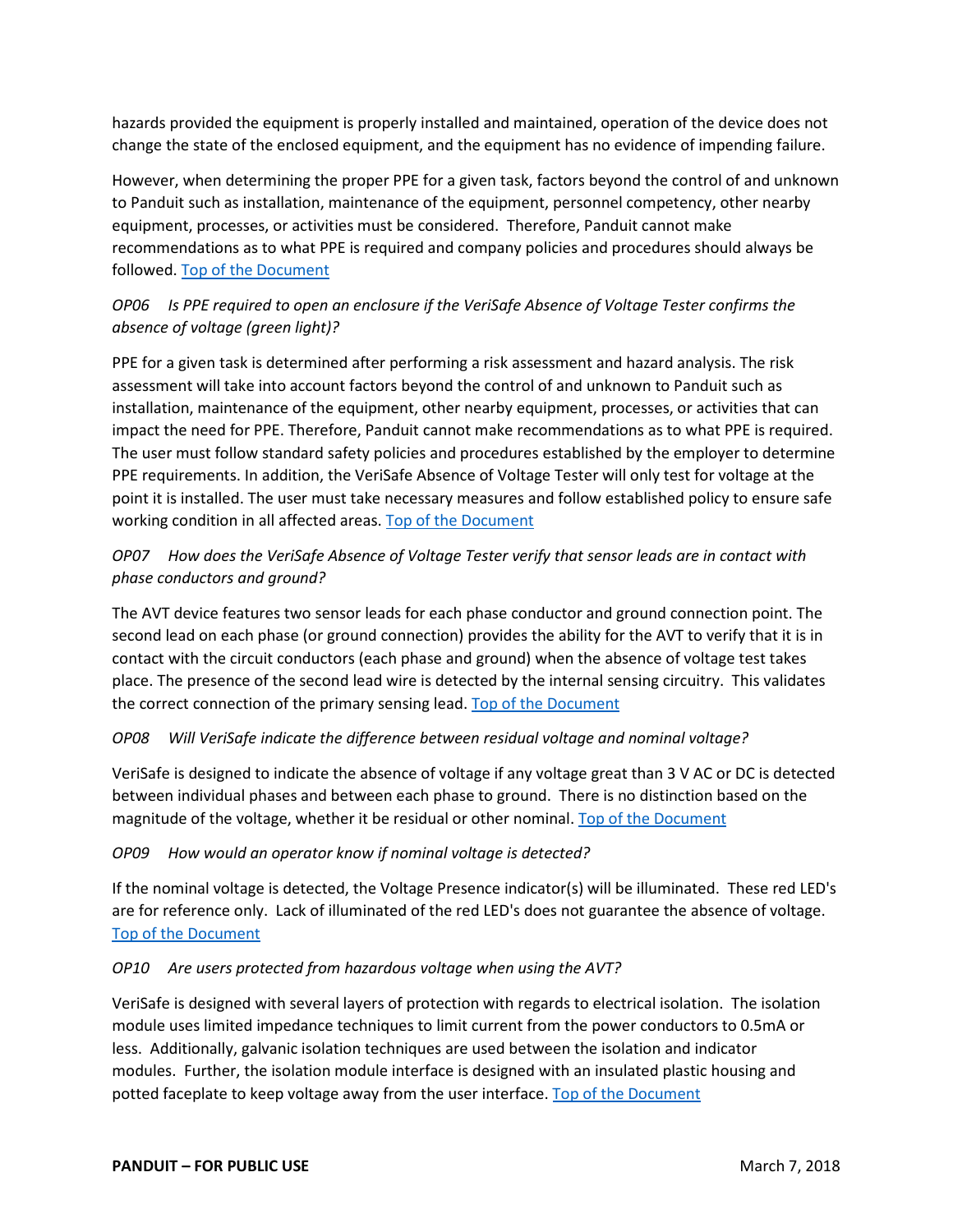#### <span id="page-14-0"></span>*OP11 Does the VeriSafe AVT device search for stored energy in VFDs, capacitors, or UPS devices?*

When the test is initiated, it will not pass if voltage over 3.0V AC RMS (50/60 HZ) or 3.0V DC is detected on the line monitored by the AVT device. [Top of the Document](#page-0-0)

#### <span id="page-14-1"></span>*OP12 How do you know that the test circuit is working?*

If any part of the test circuit fails, the green absence of voltage indicator will not illuminate. The test circuit is part of the safety function and must meet SIL 3 functional safety requirements. Functional safety ensures that dangerous failures are detected and controlled in a safe manner. In addition, there are multiple provisions in the UL 1436 listing requirements as well as the requirements to address the reliability of the test circuit[. Top of the Document](#page-0-0)

#### <span id="page-14-2"></span>*OP13 Does VFD or MCC noise affect the device?*

VeriSafe is designed to work in an industrial environment, in proximity to VFDs and MCCs, among other equipment. It is designed to meet IEC/EN 61326-1:2013 (EMC Immunity for measurement, control and laboratory use – EMC requirements, Part 1: General Requirements) and IEC/EN 61326-3-1:2008 (EMC Immunity requirements for safety related systems and for equipment intended to perform safety-related functions (Functional safety) – general industrial applications). [Top of the Document](#page-0-0)

## <span id="page-14-3"></span>*OP14 Can VeriSafe be used to ensure that energy stored in the capacitors in a variable frequency drive (VFD) has dissipated?*

It is appropriate to connect the AVT to the power feeding into a VFD but not the drive power going out between the VFD and the motor. A VFD's output is a rapidly changing pulsed output of up to 20kHz frequency. This is much different than 50 or 60Hz AC voltage present on the line/load side of an electrical disconnect. The VeriSafe AVT may work, however it has not yet been evaluated for this application. [Top of the Document](#page-0-0)

## <span id="page-14-4"></span>*OP15 What is the "known voltage source" used to verify that the VeriSafe Absence of Voltage Tester is operating satisfactorily?*

In the VeriSafe AVT, the known voltage is not the battery, however it is generated by the battery. The value of the generated voltage exceeds the absence of voltage threshold (3V), ensuring that the tester can detect an unsafe condition. [Top of the Document](#page-0-0)

## <span id="page-14-5"></span>OP16 *What happens if VeriSafe is exposed to temperatures beyond its max rating of 60 C? Will VeriSafe stop working? How will it react?*

The VeriSafe will continue to operate as the temperature increases beyond the maximum operating temperature of 60 °C, however the unit should not be operated in an environment that exceeds the max rating.

#### **Sensor Leads**

<span id="page-14-6"></span>*SL01 Why are there two sensor leads per phase/ground?*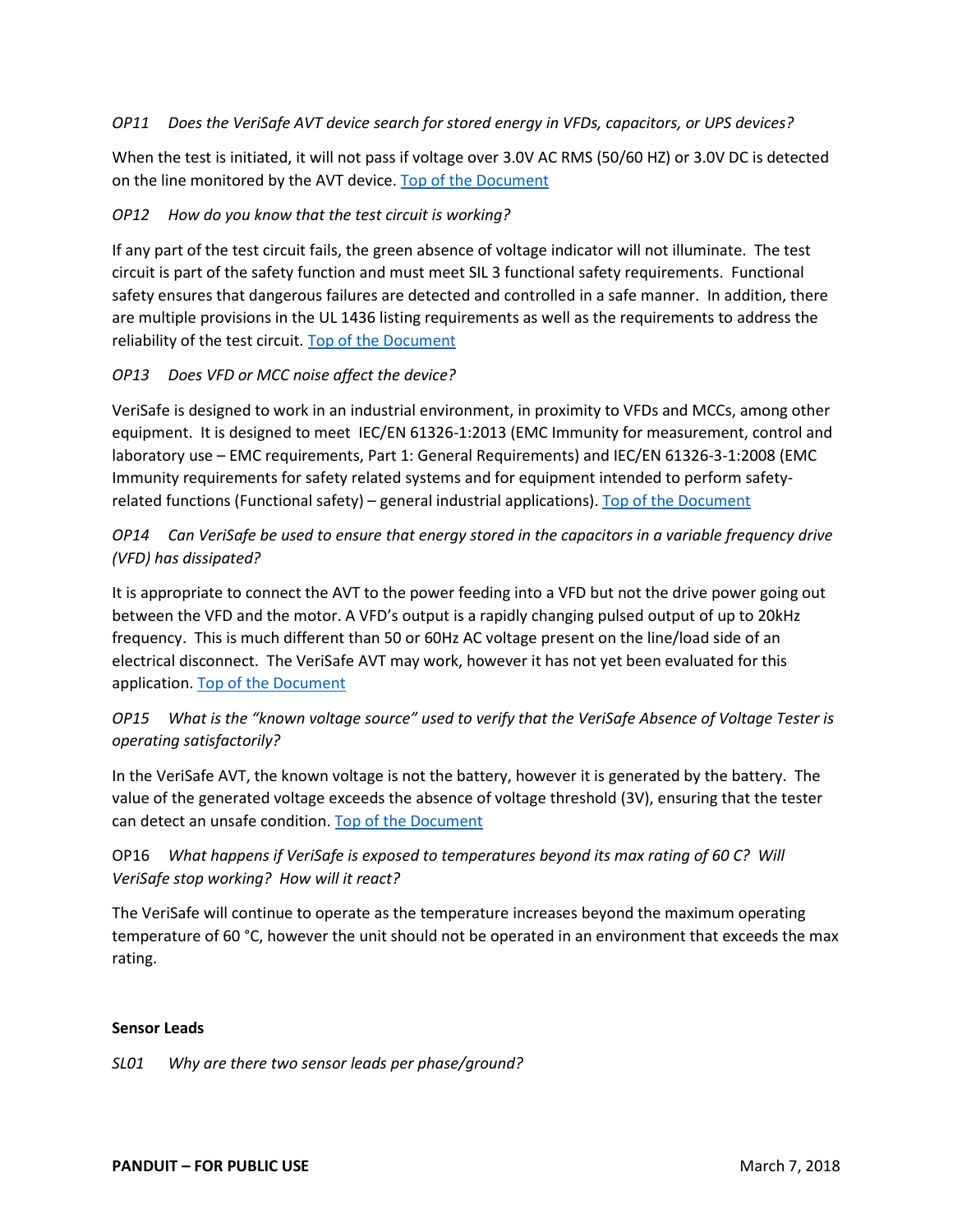VeriSafe is provided with a total of (8) 14 AWG sensor leads (two sensor leads for each phase conductor and ground connection point). The second lead on each phase provides the ability for the AVT to verify that it is in contact with the circuit conductors (each phase and ground) when the absence of voltage test takes place. It is also part of the mechanism that is used to "test-the-tester" to validate that the AVT is functioning. [Top of the Document](#page-0-0)

## <span id="page-15-0"></span>*SL02 Why is it necessary to physically separate the two sensor leads during installation?*

Sensor leads for each phase and ground must not be in direct contact with each other in order for the AVT to function properly. If the sensor leads are shorted, it is possible to defeat the installation test. Top [of the Document](#page-0-0)

## <span id="page-15-1"></span>*SL03 Can the AVT Sensor Leads be extended?*

The 10ft maximum lead length is necessary to comply with the AVT listing requirements in UL 1436 as well as the NEC tap rule [NEC 240.21 (B) (1) (b) Exception] to avoid using overcurrent protection. Do not extend the sensor leads with a splice. Use approved connection methods and follow local codes and standards when terminating the sensor leads. [Top of the Document](#page-0-0)

## <span id="page-15-2"></span>*SL04 Can the AVT Sensor Leads be shortened?*

VeriSafe is provided with 10ft 14 AWG sensor leads. When installing an AVT, care should be taken to ensure that sensor leads used to connect the AVT to the line or bus and to ground shall not be any longer than necessary and shall be routed to avoid sharp edges, pinch points or mechanical damage. Top [of the Document](#page-0-0)

## <span id="page-15-3"></span>*SL05 Is there a minimum or maximum distance required between installed sensor leads?*

Sensor leads for each phase and ground must not be in direct contact with each other in order for the AVT to function properly (see figure 1 in the Instruction Manual). There is no maximum distance limitation between the two lead connections on each phase, however there should not be any circuit elements installed between them[. Top of the Document](#page-0-0)

## <span id="page-15-4"></span>*SL06 Can one set of sensor leads be terminated on the line side of phase conductors and the other set of sensor leads be terminated on the load side?*

No. There should be no circuit elements installed between the sensor leads. Connecting the sensor leads in this manner would result in the AVT device not being able to verify the absence of voltage. Top [of the Document](#page-0-0)

#### <span id="page-15-5"></span>*SL07 Do the sensor leads need circuit protection?*

The isolation module has built-in high impedance isolation providing protection between the line and the sensing elements. This satisfies the NEC Tap Rule [NEC 240.21 (B) (1) (b) Exception] It is not recommended to install fuses between VeriSafe and the test point because you could get a false indication of the absence of voltage if the fuse is open. [Top of the Document](#page-0-0)

<span id="page-15-6"></span>*SL08 How should the VeriSafe Sensor leads be connected to a busbar?*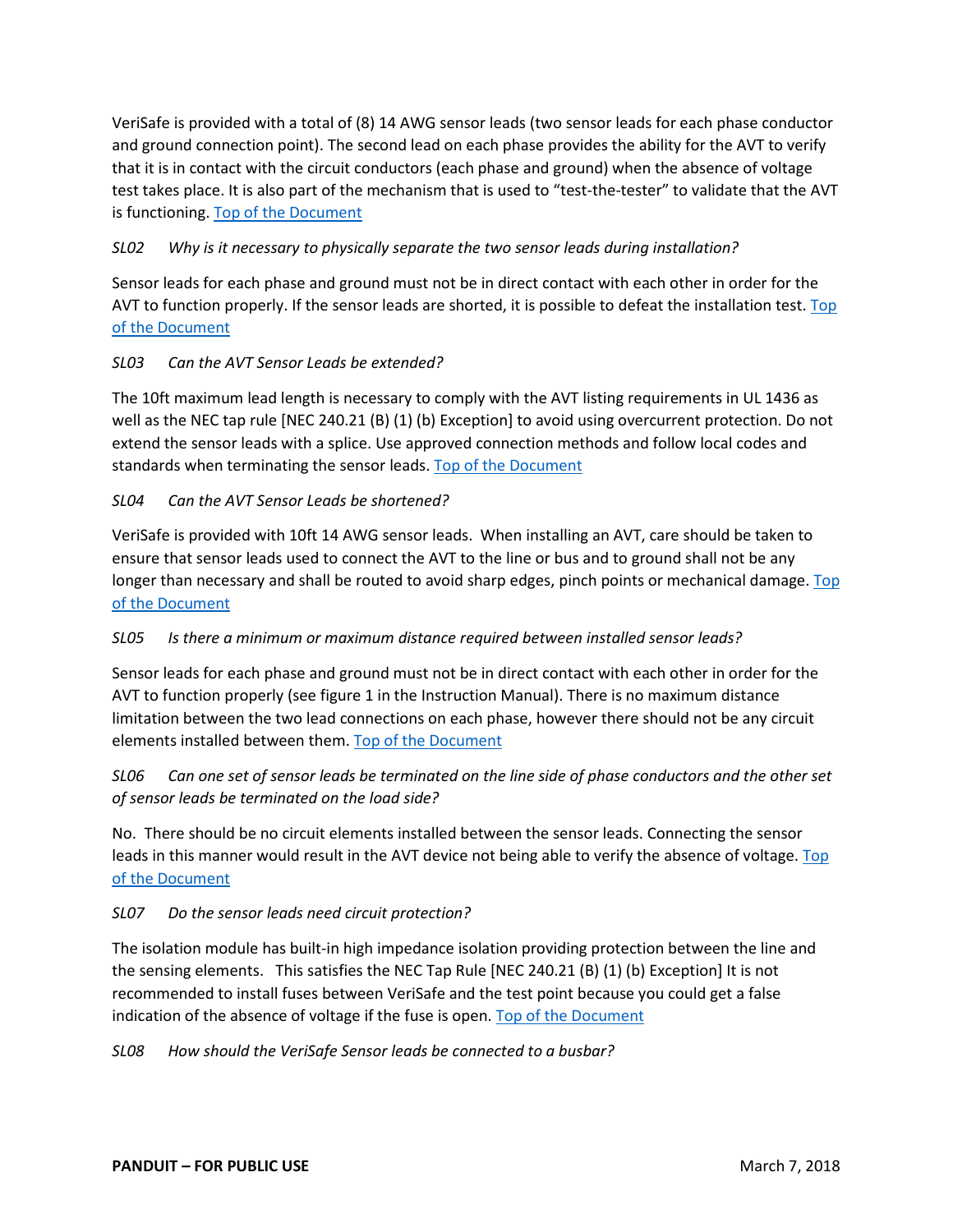When terminating VeriSafe sensor leads directly to a busbar, tap the bus bar and use a ring terminal on the sensor leads. Ensure that sensor leads are as short as possible and properly dressed and routed around the bus. Each sensor lead must be terminated with separate hardware. [Top of the Document](#page-0-0)

## <span id="page-16-4"></span>*SL09 What methods can I use to terminate the sensor leads connected to power conductors in my equipment?*

The Installation Manual provides installation recommendations. Connections can be made with any approved connector/method that is suitable for the application provided that the AVT sensor leads are not extended or mechanically connected to each other. [Top of the Document](#page-0-0)

#### **Standards & Ratings**

<span id="page-16-2"></span><span id="page-16-0"></span>*SR04 Does the VeriSafe AVT meet the requirements for permanently mounted absence of voltage testers described in NFPA 70E?*

Yes. The VeriSafe Absence of Voltage Tester satisfies the requirements for permanently mounted test devices described in NPFA 70E-2018 120.5 (7) Exception 1 when it is installed in accordance with the ratings and instructions in the VeriSafe AVT Installation Manual. [Top of the Document](#page-0-0)

<span id="page-16-1"></span>*SR06 What are the EMC ratings and test levels for VeriSafe?*

VeriSafe is certified to meet the requirements of:

IEC 61326-1, IEC 61326-3-1, EN61326-3-1, EN 61326-1, EN61000-6-2, CISPR11, EN55011, AS/NZS CISPR 11, CFR47 Part 15 Subpart B, ICES-001, EN 61000-3-2, EN 61000-3-3

This product is considered Class B Group 1 per CISPR 11 and industrial environment per IEC/EN61326-1

The VeriSafe is compliant with all requirements for:

Conducted Emissions Conducted Immunity Electrical Fast Transients ESD Flicker **Harmonics** Power Frequency Magnetic Fields Radiated Emissions Surge Voltage Dips and Interruptions [Top of the Document](#page-0-0)

*SR07 What is the operating temperature range of the VeriSafe AVT device?*

The Operating Temperature range is 0°C to +60°C (32°F to 140°F). [Top of the Document](#page-0-0)

<span id="page-16-3"></span>*SR08 Do the door mounted Indicator module and DIN mounted Isolation module have different operating temperature ranges?*